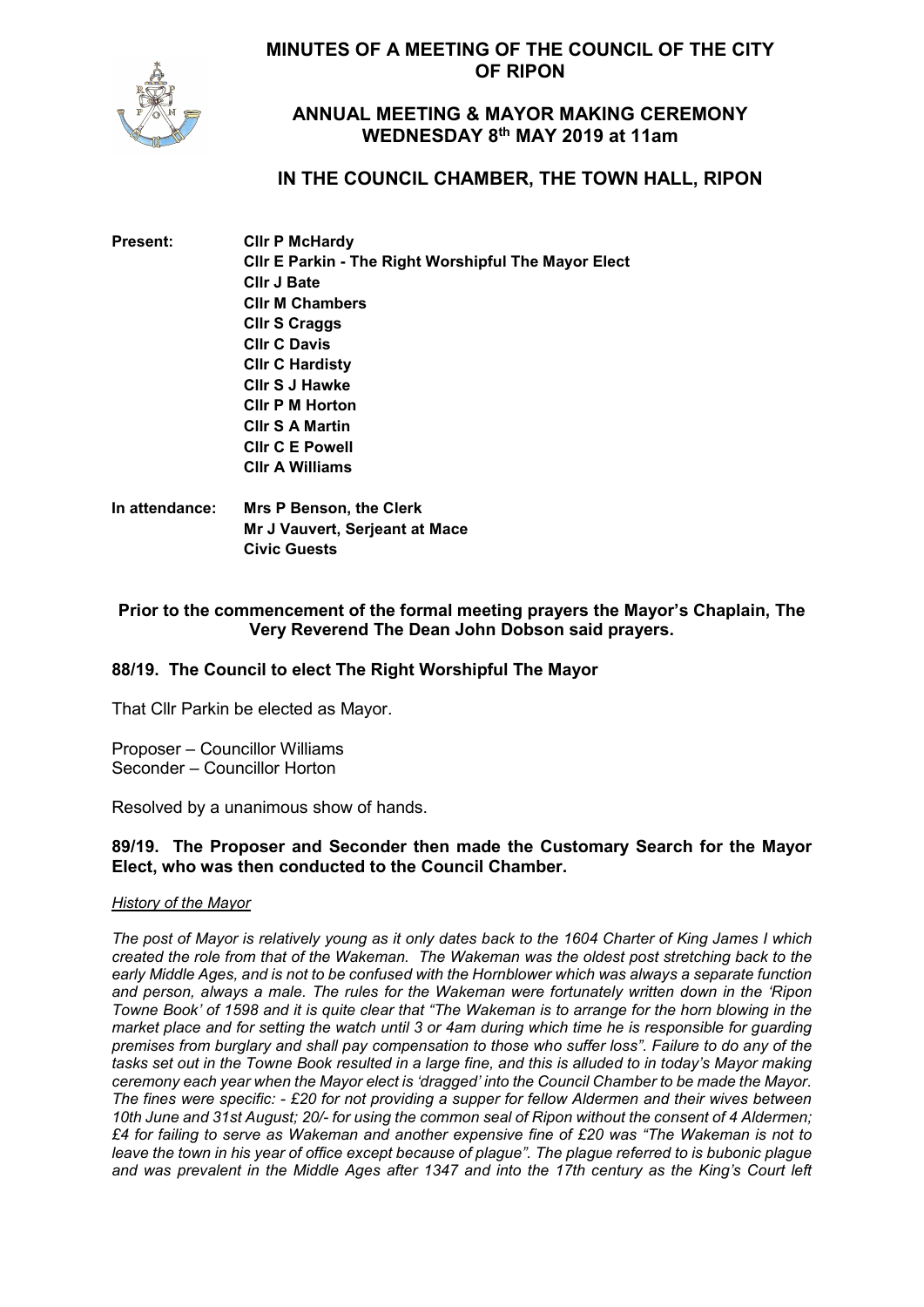*London when there was an attack of the plague. Clearly a Wakeman must have left the town at some stage prior to 1598 for this rule to have been written down.*

**90/19. The Mayor to make the Declaration of Acceptance of Office as required by Local Elections (Declaration of Acceptance of Office) Order 2012 (SI 2012 No 1465), take the Oath of Allegiance; take the Ancient Oath of the Mayor of Ripon; signing accordingly in each case and then to sign The Ancient Roll.**

The Declaration of Acceptance of Office, Oath of Allegiance and Ancient Oath of the Mayor of Ripon were duly signed by Cllr McHardy.

Now to conduct the remainder of the meeting.

# **91/19. The Consort to receive his Chain of Office – Miss Sarah Henry**

### **92/19. The Right Worshipful The Mayor to take the Chair.**

### **93/19. The Right Worshipful The Mayor to return thanks for his election.**

Cllr Parkin gave thanks for his election.

### **94/19. The Council to elect the Deputy Mayor Councillor Powell to hold office until immediately after the election of the Mayor at the next Annual Meeting of the Council.**

Proposer – Councillor Parkin Seconder – Councillor Bate Resolved by a unanimous show of hands.

# **95/19. The Deputy Mayor to Make the Declaration of Acceptance of Office.**

The Declaration of Acceptance of Office was duly signed by Cllr Powell.

#### **96/19. The Mayor to notify the Appointment of his Chaplain.**

The Mayor advised that he was very pleased that Dean John had agreed to continue as Mayors Chaplain

#### **97/19. Vote of Thanks to the Retiring Mayor and her consort.**

Cllr Williams spoke to give thanks to Cllr McHardy and her consort Cllr Parkin.

## **98/19. Presentation of Past Mayor and Past Consort badges.**

Cllr Williams presented Cllr McHardy with a Past Mayor badge and Cllr Parkin with a past consort badge. Children from Greystones School

#### **99/19. The Retiring Mayor to give Thanks.**

Cllr McHardy spoke to give thanks.

#### **100/19. To receive apologies for absence.**

None.